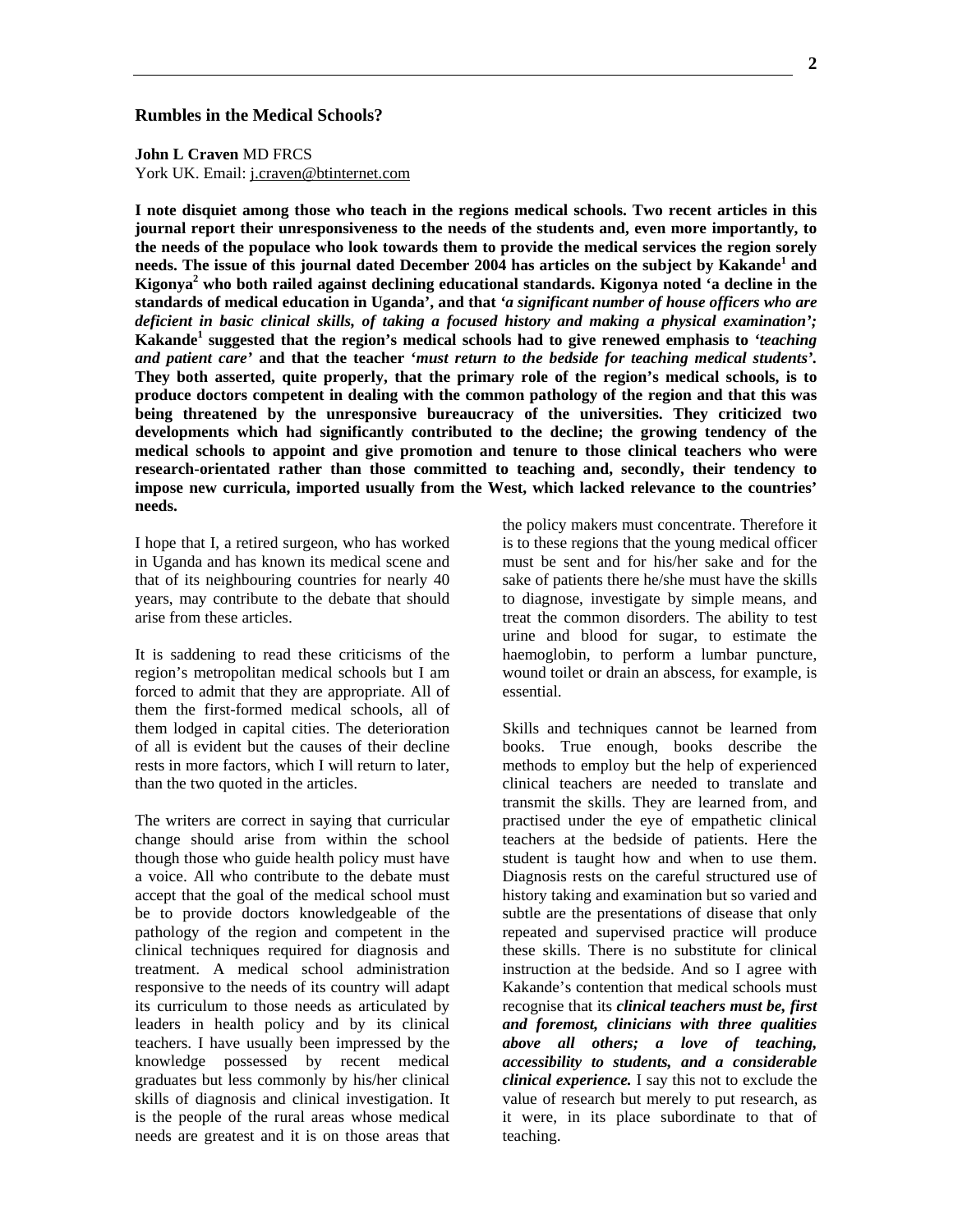The best of my teachers, Sir Ian MacAdam, performed little formal research and wrote very few papers but he led a surgical department that was second to none in its emphasis on teaching, most of it consultants – led but that department, under his leadership was also very productive of the best of clinical research in, for example, Burkitt's lymphoma, sigmoid volvulus, and osteomyelitis whilst at the same time producing the best and most motivated young doctors I have ever seen. Teaching and research are not incompatible; enthusiastic teachers will also research but if research and numbers of publications are made the paramount markers for university clinical staff then teaching may suffer.

As I wrote earlier I do believe that the malaise of the metropolitan medical schools lies in other deeply entrenched causes. Loefler<sup>3</sup> has written eloquently of the societal consequences that have developed in the Africa's post-colonial period, in which mimicry of the West have endowed the continent's elite, the professions and the institutions with pretensions that have disengaged them from the burdens and concerns of their fellow citizens and he attributes some of the problems of the region's older medical schools to these. I share his view that these medical schools have become too big. These bureaucratic structures, all of them housed in the capital city in over large, over specialised hospitals are failing to produce what their country needs – a rural medical service. A visit to any of the poorly staffed and poorly resourced health clinics or hospitals in the rural areas is proof of this.

Fortunately the region's health policy makers are recognising this and in most countries of the region the ministries of Education and Health have combined to establish new medical schools in rural areas far from the capital e.g. Uganda, Ethiopia, Mozambique, Kenya, Tanzania. That in Beira was established to address the medical needs of the northern region of Mozambique and many kilometres distant from Maputo, a region that had fewer than 10 Mozambiquan doctors. Its undergraduates are all from the region. In every country the formation of these new medical schools had been resisted by its established university.

I have visited several of these new medical schools and without exception have found within them a vitality and enthusiasm so often lacking in their elders. They have little of the grandeur of the capital's medical school or teaching hospital being usually based on a regional hospital with adjacent small administrative and preclinical departments. Their students are, in large part, usually bonded by family ties and/or schooling to their area and it is likely that the majority will graduate to work in the rural clinics or hospitals of the region.

I have noted several important distinctions between these new schools and the medical schools of the metropolis which offer the hope that the new schools will avoid the malaise referred to by Kakande<sup>1</sup> and Kigonya<sup>2</sup>.

The new medical schools:

• Have smaller class sizes and clinical tuition is conducted in smaller groups of students. This allows more substantial and closer relationships to develop between student and teacher. The students frequently 'shadow' the MO or consultant in the ward, outpatients, or theatre permitting more opportunities to observe, learn and practice techniques in a clinical setting

- Have a curriculum developed by the school which aims to meet the needs of the local community
- Have, in large part, a consultant-led clinical service which gives more opportunities for the students to be taught, whether on the ward, in theatre or in outpatients, by a senior clinician.
- Are general hospitals and possess few specialised services which permits the student an unselected view of the common pathology of the region
- Are surrounded by few of the 'diversions' of the city which may impart negatively on student teaching; the few opportunities for private practice result in more accessibility to senior clinical teachers; the uncongested provincial town permits easier travel between home and hospital and does not hinder contact between student and teacher.

Finally, these new medical schools have an enthusiastic teaching staff, more committed to student teaching and to the production of good doctors. Their newness and smallness both contribute to their desire to demonstrate that